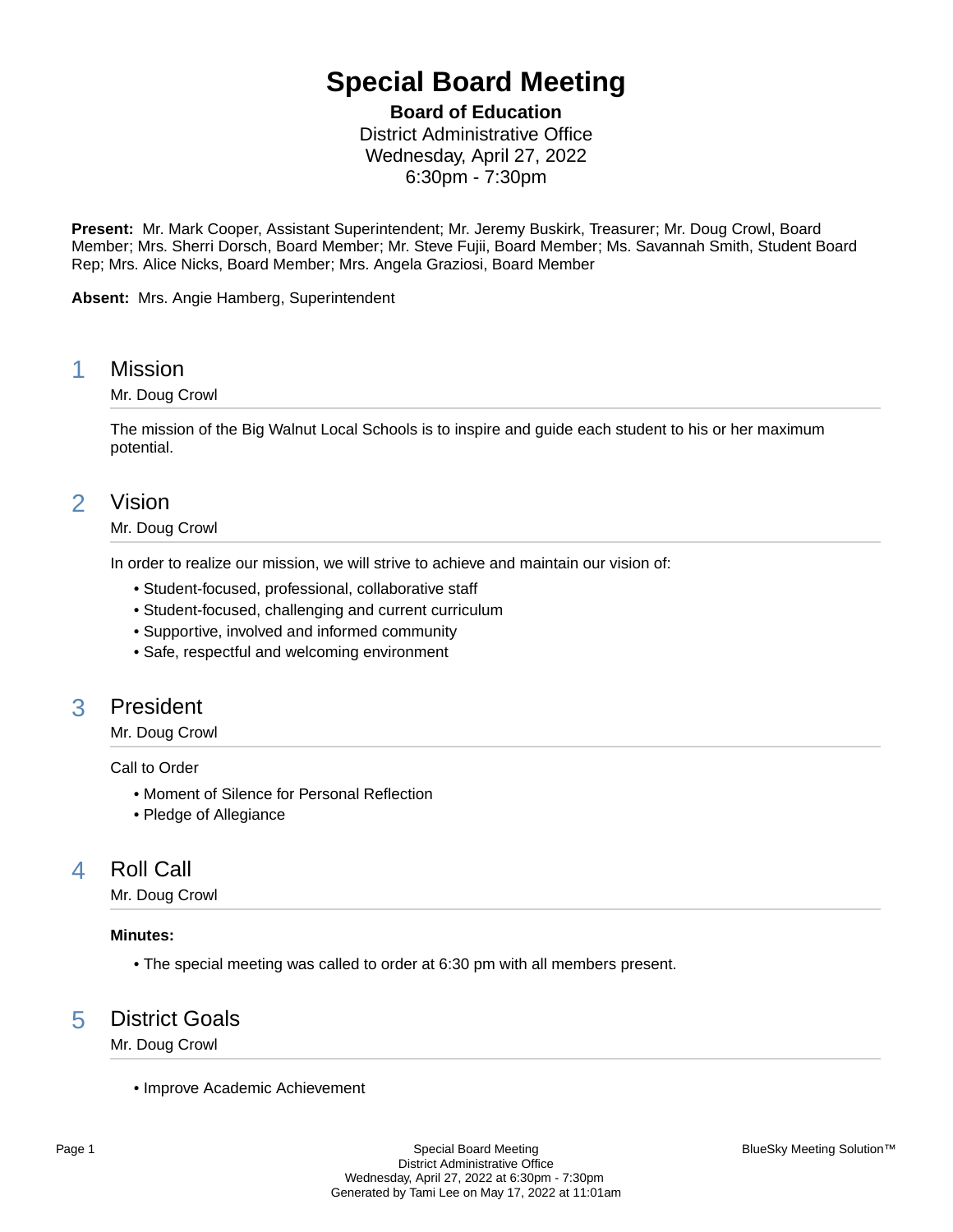- Promote Whole-Child Development
- Optimize Capital & Human Resources
- Demonstrate Financial Responsibility

# 6 Business Items

# 6.1 22-069

It is recommended the Board approve the Resolution Authorizing the 2022/2023 Membership in the Ohio High School Athletic Association.

**Result:** Approved

**Motioned:** Mr. Steve Fujii **Seconded:** Mrs. Angela Graziosi

| <b>Voter</b>                          | Yes | No | <b>Abstaining</b> |
|---------------------------------------|-----|----|-------------------|
| Mr. Doug Crowl, Board Member          | X   |    |                   |
| Mrs. Sherri Dorsch, Board Member      | X   |    |                   |
| Mr. Steve Fujii, Board Member         | X   |    |                   |
| Ms. Savannah Smith, Student Board Rep | X   |    |                   |
| Mrs. Alice Nicks, Board Member        | х   |    |                   |
| Mrs. Angela Graziosi, Board Member    | X   |    |                   |

#### **Attachments:**

[OHSAA\\_Resolution.pdf](https://bigwalnut.blueskymeeting.com/meeting_groups/274/item_attachments/66421)

# 6.2 .

• Superintendent Search

#### **Minutes:**

- The Board had a discussion regarding whether the Board should have an external firm perform the search or do it internally.
- Mr. Fujii reviewed with the Board what he believed was the process was to hire our next Superintendent.
- 22-070 Mr. Crowl made a motion to perform the Superintendent's search internally, Mrs. Graziosi seconded.
- Yes Mr. Crowl, Mrs. Graziosi, Mr. Fujii, Mrs. Nicks No Mrs. Dorsch
- Motioned passed 4/1

# 7 Scheduling of Next Board Meeting

## Mr. Doug Crowl

Regularly Scheduled Meetings: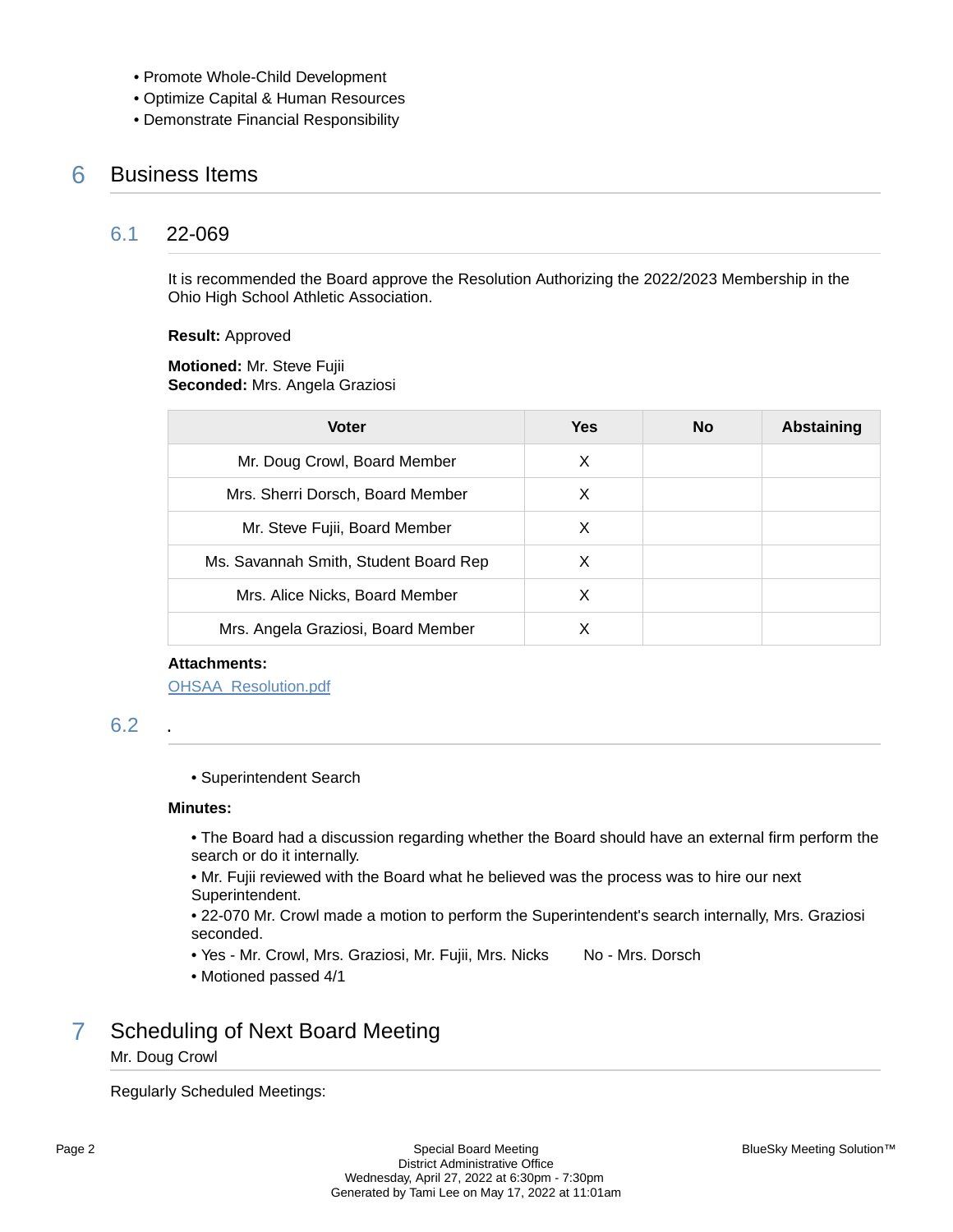May 19, 2022 6:30 pm District Administrative Office Streaming will be made available on the District website.

# 8 Executive Session

Mr. Doug Crowl

#### **Minutes:**

• The Board took a brief break and began the executive session at 7:00 pm.

**Result:** Approved

**Motioned:** Mr. Steve Fujii **Seconded:** Mrs. Angela Graziosi

| <b>Voter</b>                          | <b>Yes</b> | No. | <b>Abstaining</b> |
|---------------------------------------|------------|-----|-------------------|
| Mr. Doug Crowl, Board Member          | х          |     |                   |
| Mrs. Sherri Dorsch, Board Member      | X          |     |                   |
| Mr. Steve Fujii, Board Member         | X          |     |                   |
| Ms. Savannah Smith, Student Board Rep | X          |     |                   |
| Mrs. Alice Nicks, Board Member        | X          |     |                   |
| Mrs. Angela Graziosi, Board Member    | х          |     |                   |

# 8.1 22-071

It is recommended the Board enter Executive Session to consider the employment of a public employee or official.

# 9 22-072 Adjourn

## Mr. Doug Crowl

It is recommended the Board exit Executive Session and the meeting adjourns.

## **Minutes:**

• The Board exited the executive session at 8:16 pm and adjourned.

#### **Result:** Approved

#### **Motioned:** Mr. Steve Fujii **Seconded:** Mrs. Alice Nicks

| <b>Voter</b>                 | <b>Yes</b> | No | <b>Abstaining</b> |
|------------------------------|------------|----|-------------------|
| Mr. Doug Crowl, Board Member |            |    |                   |